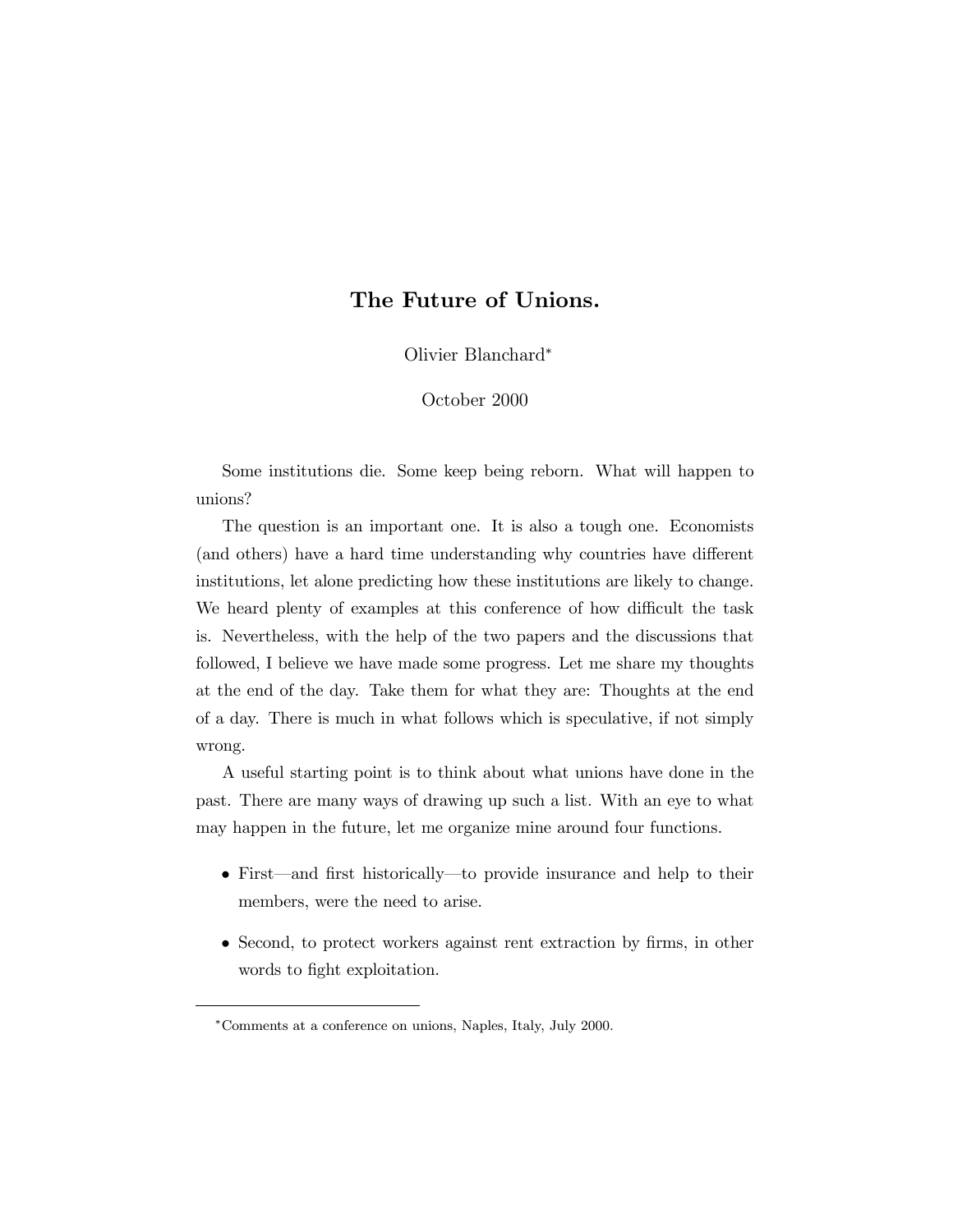- $\bullet$  Third, to extract rents from firms and from the state. Clearly, the high unionization rates in sheltered sectors—including the public sector does not stem from an unusual risk of exploitation in those sectors, but rather from the presence of rents to be extracted.
- Fourth, to represent the interests of workers at the national level, either directly in consultation with business and government, or indirectly through political parties.

For each of these functions, it is useful to ask: Which of these functions can/will/should unions continue to perform in the future? Let me take each one in turn. (Some of my arguments will have to do with \can", some with "should", some with "will".)

#### Insurance.

It is fairly clear, both theoretically and empirically, that the state has a comparative advantage in providing unemployment insurance to workers. The state has the administration, the statistical records, the economies of scale that unions just do not have. This was indeed the main motivation for the development of state-provided insurance, which is now the rule in most countries. It was a major accomplishment. But, in a way, it was a Pyrrhic victory for unions. The workers are better off, but the unions have lost one of their main functions.

The discussion of the so-called "Ghent" system of unemployment insurance in one of the papers presented at this conference is interesting in this respect. In its pure form, the Ghent system is a system of co-provision of unemployment insurance by firms and workers. The unions like it, and the evidence is that it leads indeed to higher membership rates. The authors of the paper contend that there might be good economic arguments in favor of such co-provision. But the argument they develop should actually make unions think twice: It is that, by forcing unions to internalize the cost of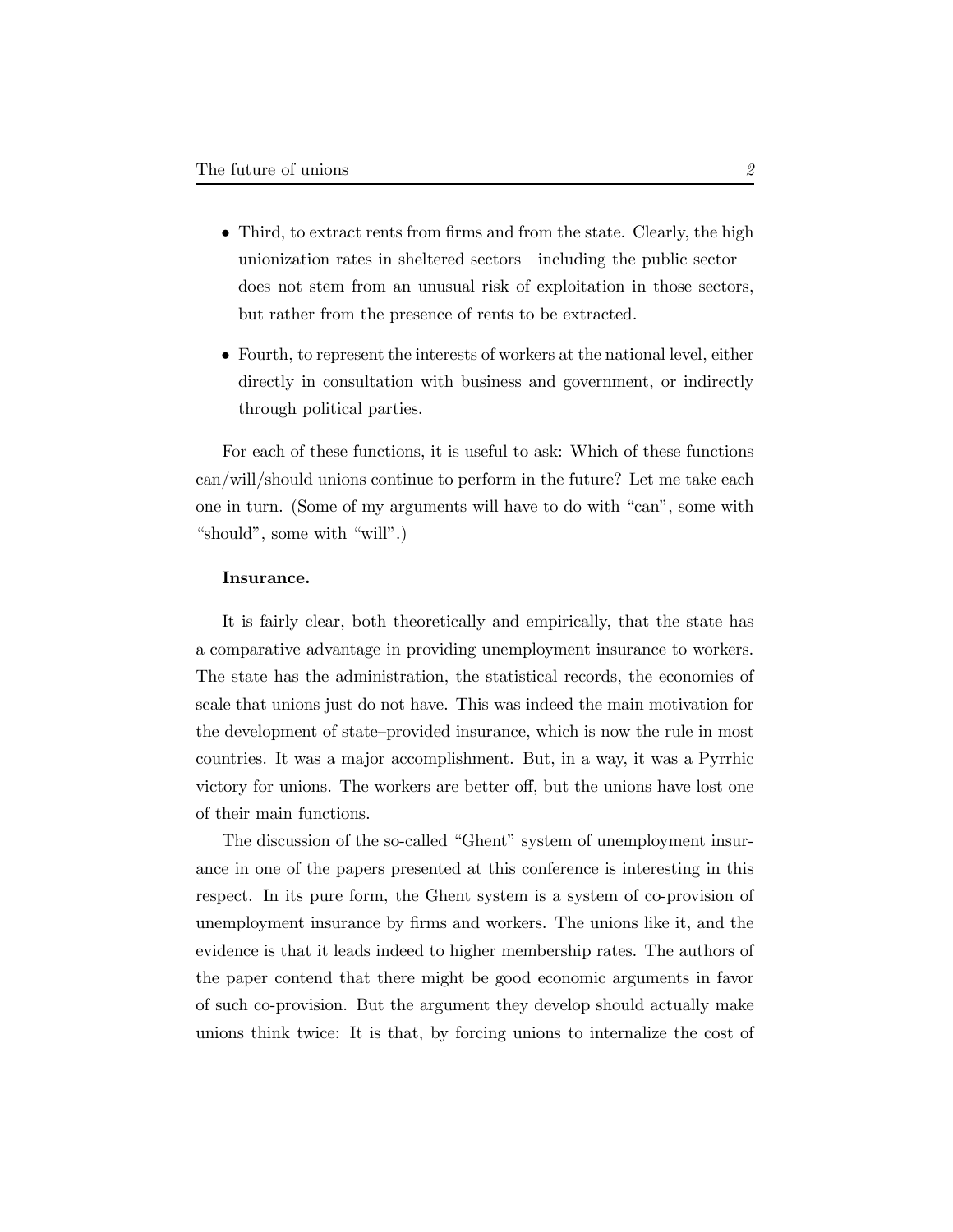unemployment insurance, such co-provision will lead to more wage moderation. If this is the case, this may well be a poisoned gift. If the co-insurance system comes with large subsidies from the state, this is clearly more attractive to unions. But, in this case, the economic argument disappears. And, as we are currently seeing in France, the state may not be eager in that case to transfer responsibility for running the system to unions and firms.

#### Rent extraction by firms.

The opportunities for exploitation of workers by firms (or, to use more neutral semantics, the degree of monopsony power of firms in the labor market) have substantially decreased since the 19th century. But they have not disappeared. The issue here is how best to limit them. How much should be done by the state, how much should be left to the unions?

The answer is that it should mostly be done by the state. What is needed here are clear, across the board, rules which limit abuse without interfering further with the decisions of most firms. This suggests the use of national laws and national minima, enforced by inspectors, rather than case by case bargaining.

And this is indeed what has happened over time. Working conditions are typically determined by national standards. In most countries, the minimum wage is determined by the state, rather than bargained sectorally.

Employment protection is a bit different. In many countries, the rules are complex, and the firms' decisions can be challenged by individual workers or by unions. But even there, there seems to be an increasing perception that the system is too complex, and that the costs are large, relative to the transfers to workers. The evolution—which, admittedly, is taking place only at glacial pace—seems to be towards simpler rules, more automatic payment of severance, and less room for recourse by either workers or unions.

All in all, the conclusion here seems to be the same as for insurance earlier. Limiting rent extraction by firms is probably better done through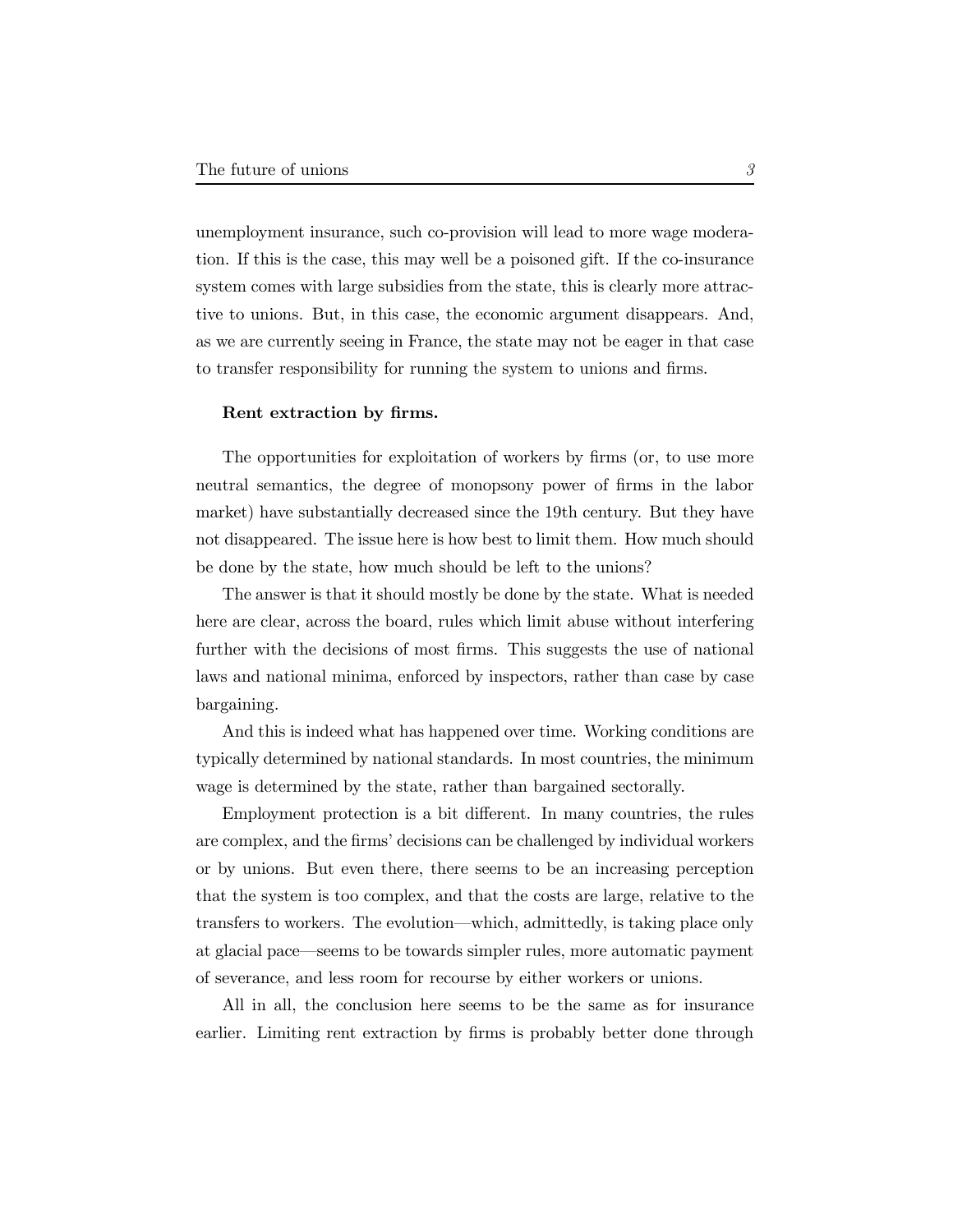laws than by unions. And the role of unions in that dimension is indeed decreasing.

#### Rent extraction from firms and from the state.

We were warned in the first paper today that higher European integration does not necessarily imply a decrease in product market rents. The warning is important. But it is still the case that, in many sectors, increased competition, either at the national or international level, is leading to a decrease in rents. Even the state sector is under increasing pressure to keep public sector wages under tighter control.

What about the new economy? One might actually argue that, in much of the new economy—think of the Net, or genetic engineering— marginal cost is close to zero, generating enormous rents. This is certainly the conclusion one must draw from the stock market's assessment of high tech stocks. These rents may however be difficult for workers to appropriate. They come and go too fast, both in time and in space, and most workers do not have much bargaining power anyway.

So the news on this third front is also bad for unions. The smaller the rents generated by firms, the smaller the rents the unions can appropriate, the smaller the appeal of unions.

### National representation.

With the increasing focus on reform of labor market institutions, unions clearly have an important political role to play in the redefinition of these institutions. But one of the lessons I draw from the unemployment experience in Europe is that their role should go beyond that.

For an economy to grow at a steady pace, many conditions must be satisfied. One of them is that real wage growth be consistent with the pace of total factor productivity (tfp). The lesson of the 1970s and early 1980s is that real wage growth in excess of tfp leads to lower employment, lower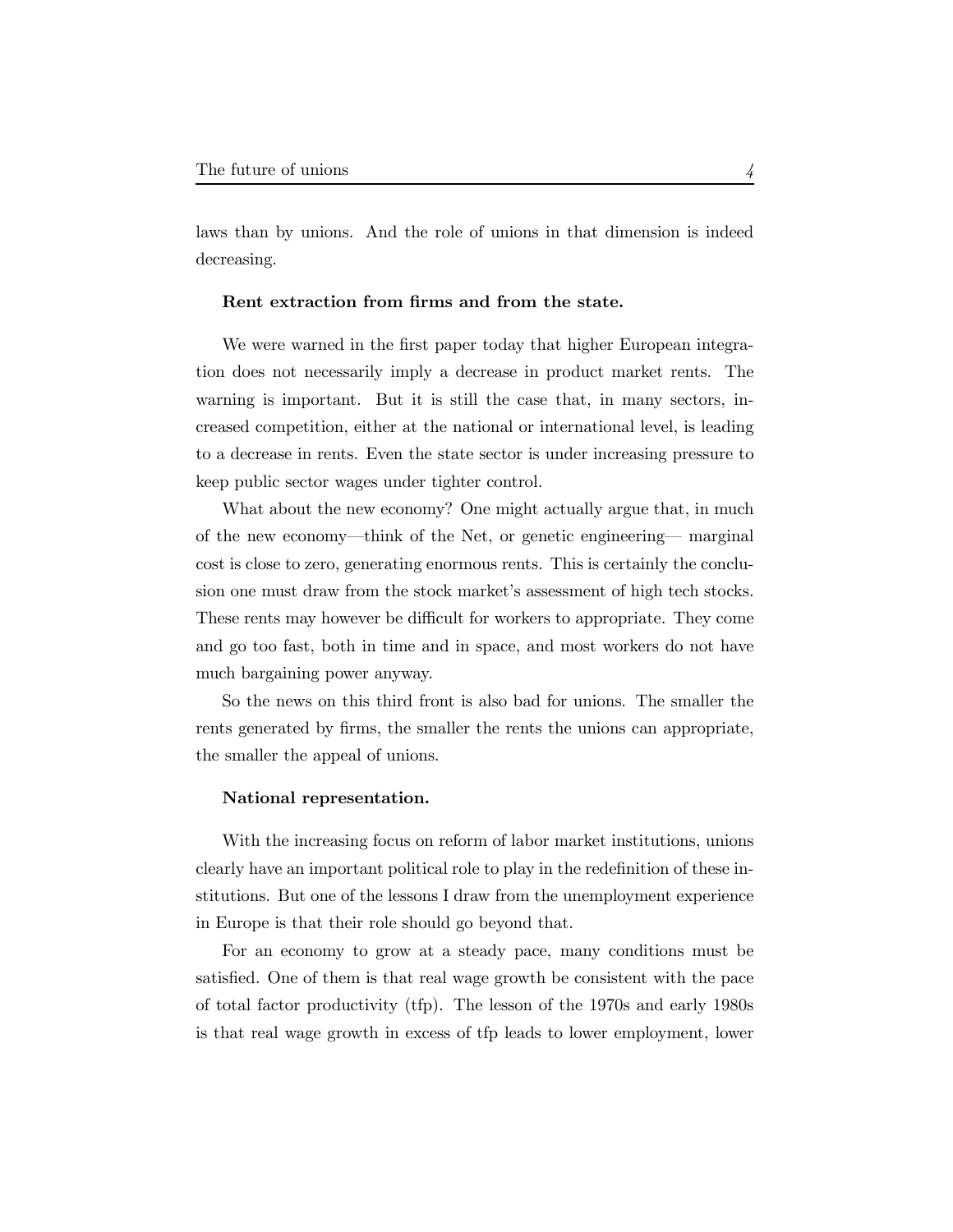capital accumulation and increasing unemployment. The lesson from the Netherlands or Ireland over the last 15 years is that wage moderation, wage growth below tfp growth, leads to recovery and a decrease in unemployment.

Once upon a time, it was believed that active monetary policy could repair the damage created by inappropriate nominal wage growth. Whether or not this belief was right, it is no longer relevant. In the Euro environment of a common currency and in°ation targeting, appropriate real wage growth means appropriate nominal wage growth. And there are two ways to achieve it. One is to leave it to the markets. If nominal wage growth is too high, then unemployment will increase, and sooner or later, pain will lead to wage moderation. The other is to try to avoid unemployment in the first place, and rely on coordination at the aggregate level to achieve the outcome. After all, the evolution of tfp, the appropriate nominal wage growth, are complex issues, and one may hope for a better outcome if these are discussed at the aggregate, coordinated, level.

This takes us to social pacts and the role of unions in that context. It is fashionable these days to hail the Wassenaar agreements, which led to wage moderation in the Netherlands from the early 1980s, as an example of what should be done. And, in this case, I agree with fashion. Maybe, given the state of the Dutch economy then, wage moderation would have come anyway. But the agreement almost surely helped show the way, and the results have been impressive.

Are social pacts the solution to all the problems of the labor market? Surely not. Wassenaar did not happen until unemployment was high in the Netherlands, and it may not have happened otherwise. And recent European history is full of failed social pacts, when circumstances were such that no trust existed, and no compromise could be achieved—such as in Spain in the early 1980s. But social pacts, or less formal coordination at the national level, can help. And, with the loss of national monetary policy, there are not many alternatives.